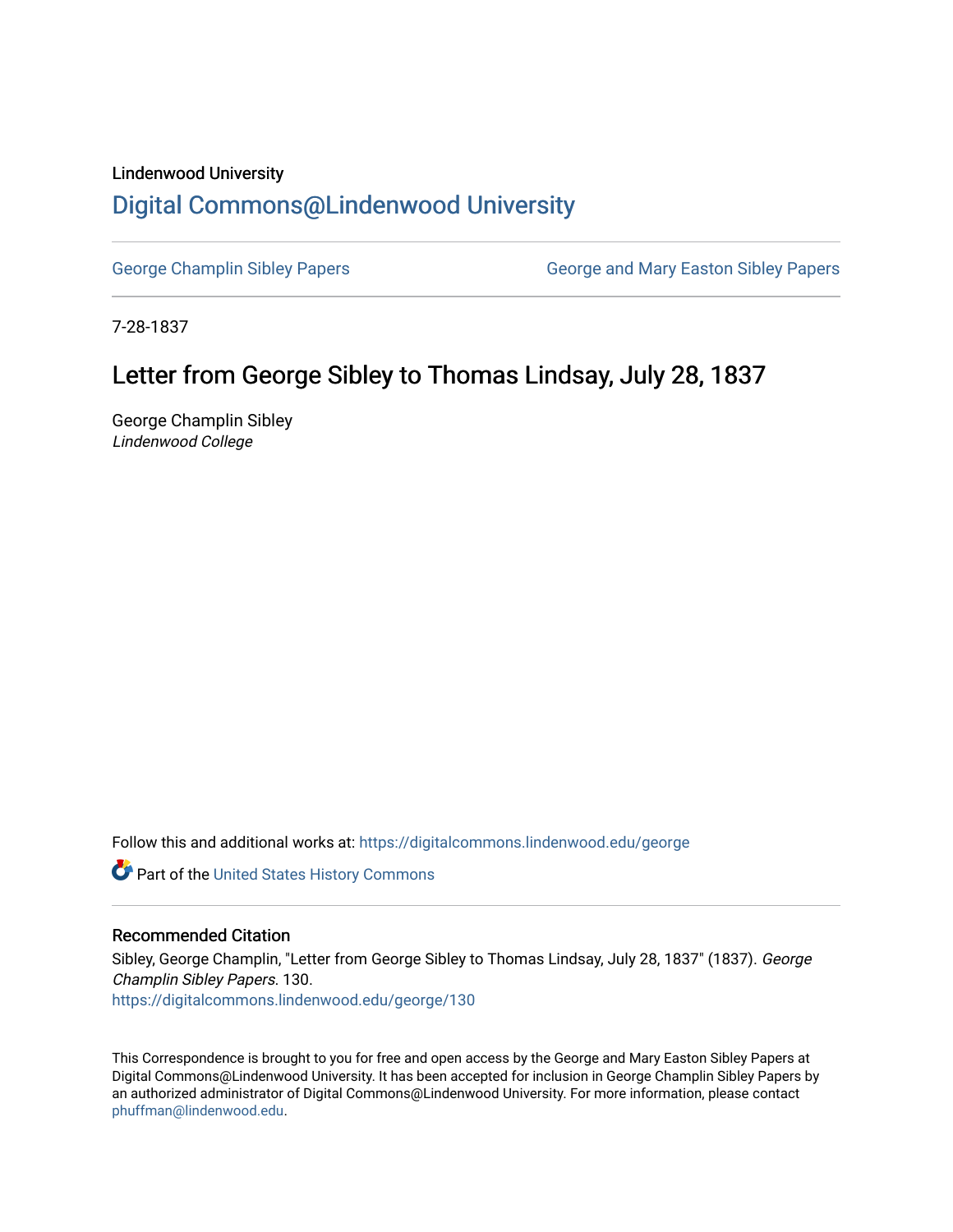#### My dear Sir,

It will assist me very much in mailing a collection of what is due on the old subscription for building the church, and remove one cause of embarrassment if you will furnish me with a correct list from your book of all the payments made t you directly or indirectly. The original papers are all lost i[t] seems, and the copies are not only not any evidence of the subscriptions but in many cases do not show what were ever made thereon. Some who have only paid part, will say they have paid all. Those who have paid nothing may say so too, and I have no sort of evidence to the contrary. So that I find myself groping in the dark if I attempt these collections, and expose myself to unpleasant scenes oftentimes. But if I knew what each one had actually paid to you, I should feel much less embarrassment, and might in all probability have better success in collecting some of the old debts. I will thank you to send me the statement as soon as possible as soon as you can conveniently. My own subscription, formerly I do not find mentions in any of the papers in my possession. As well as I remember it consisted of a note on Gentlemen Copes, Watson Wardlow and others for \$25 and my order on young Mr. Rice for somewhere about \$30 more for the use of my Stallion Roderick. Pray was this money all collected> If not, how much remains due yet?

I hope those to whom the late Mrs. Brauchamp entrusted the collection and management of the sum she bequeathed for the use of the church will not fail to use proper means to have that money paid into their hands with the least possible delay, and that it may be loaned to the church itself on interest (as Mrs. B intended) to assist in the completion of our House of Worship. In consequences of the mismanagement of that matter, full 3 years interest or about Ninety Dollars will be totally lost, which is a grievous shame to the memory of the dead, for which some of the present living will have to answer I fear.-

I am continually hard pressed to find ready money to proceed with the church. There is evidently some malicious influence busily at work to thwart if possible, the completion of this work. This influence is increasing and untiring – it throws all possible obstacles in our way, and uses every repediant that malice can invent to discourage the workman and to prejudice the whole public against the work. Who are engaged in these vain efforts of spite, I know not, not do I wish to know, nor does my suspicion rest upon any person or persons, or sort of persons in particular. I only know that fact to be so, and that it gives me much trouble and perplexity, to counteract and defeat the vile influences thus exerted. I am truly happy to have had it in my power to hitherto disappoint those mischievous efforts, and am still more so in the confident belief that He who overrules the devices and projects and petty works of Man will assuredly conduct in safety thro all these difficulties, if our efforts to set "decently and in order" this House of Worship, be made in a proper spirit, with perseverance, and reliance on the help of our Master, the God for whose worship the house is intended, will himself come to out aid – provided we all do our own duty in the premises.